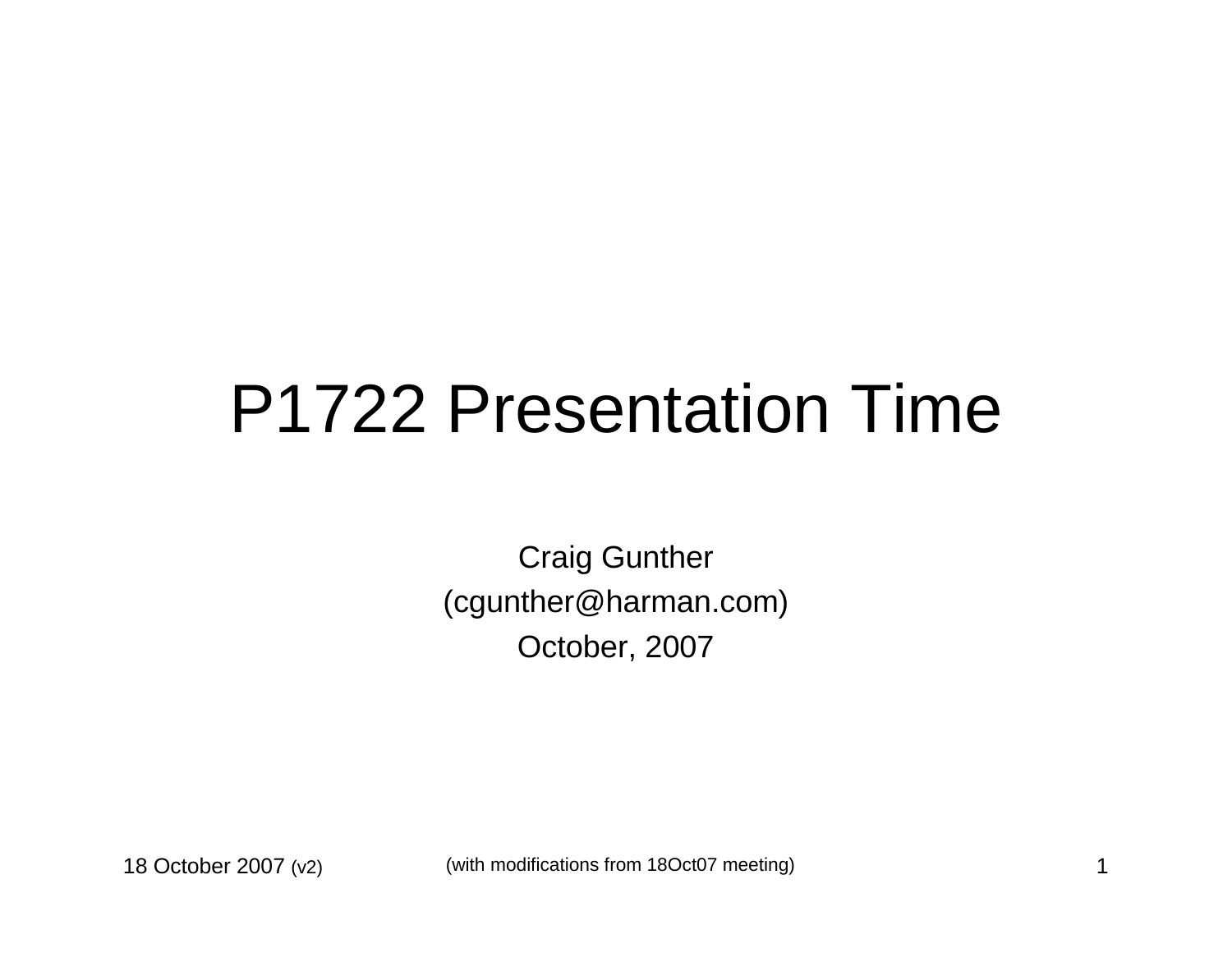# P1722 Presentation Time

#### **Topics**

- Recommendations
- Existing PT Definition
- Proposed PT Definition
- 61883-6 Audio Format (example)
- P1722 A/V Network Requirements
- 802.1AS GrandMaster Changes
- 1394/AVB Gateway
- Unanswered Questions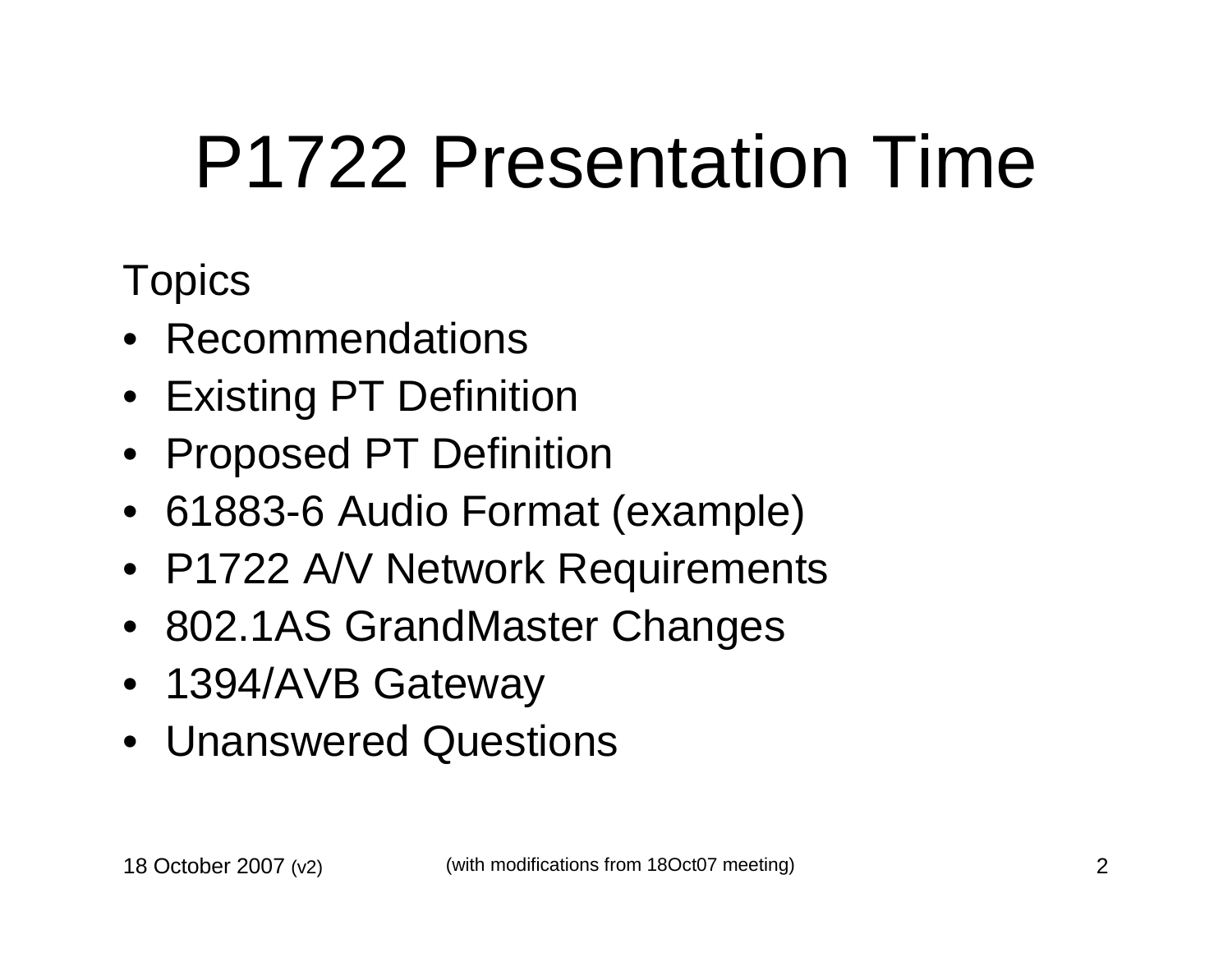### Recommendations

- 1. Redefine avbtp\_timestamp as nanosecond based presentation time (0-4.3 second range)
- 2. Utilize existing SYT\_INTERVAL on 61883-6 audio packets
- 3. By default, Class A Presentation Time Offset will be 2ms from ingress time
- 4. When Listener notices a large Presentation Time mismatch it should free-run for several packets (this is a GrandMaster change)
- 5. When Presentation Time mismatch is small Listenershould adjust frequency
- 6. Talker's cannot change the Presentation Time Offset of a running stream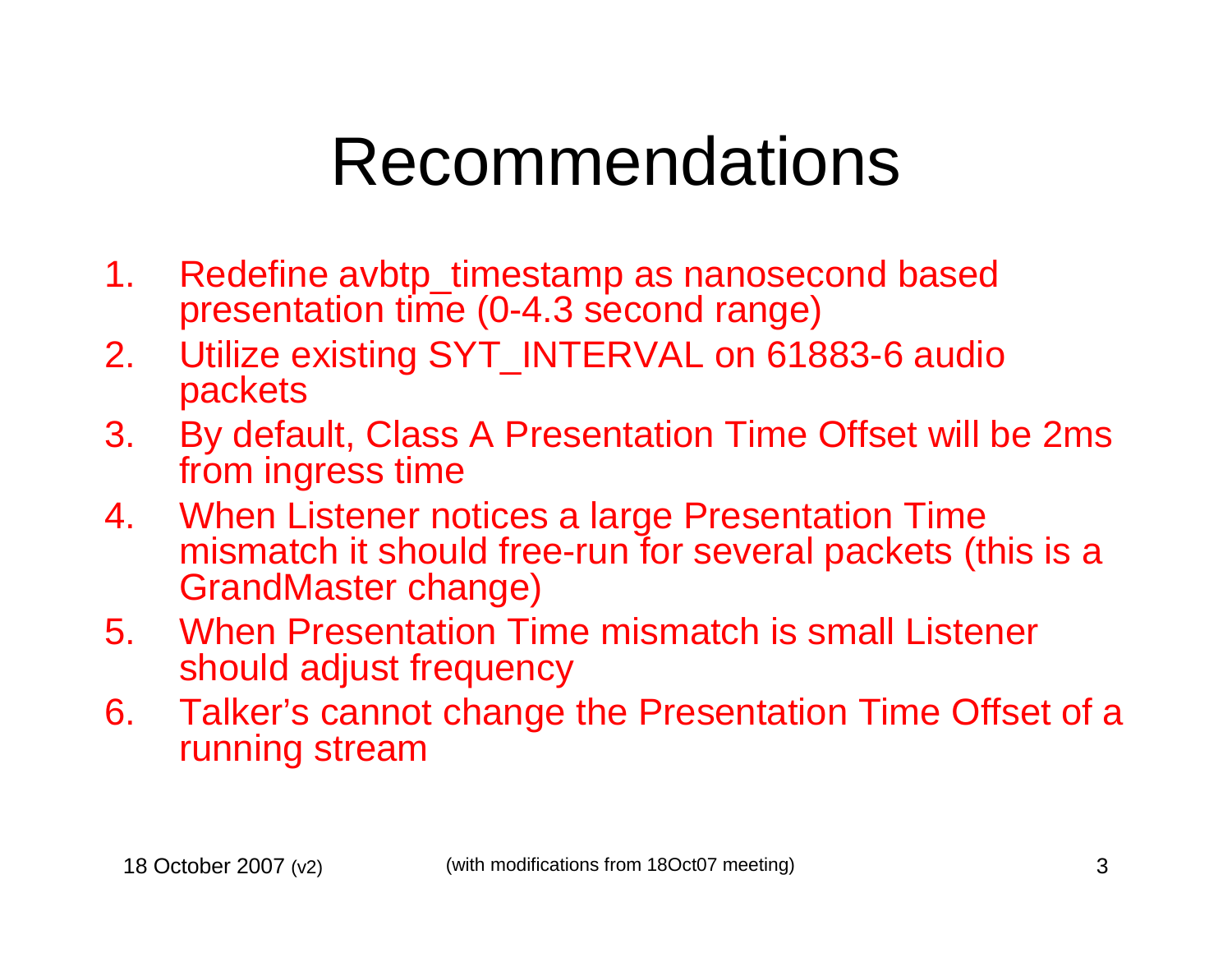# Existing PT Definition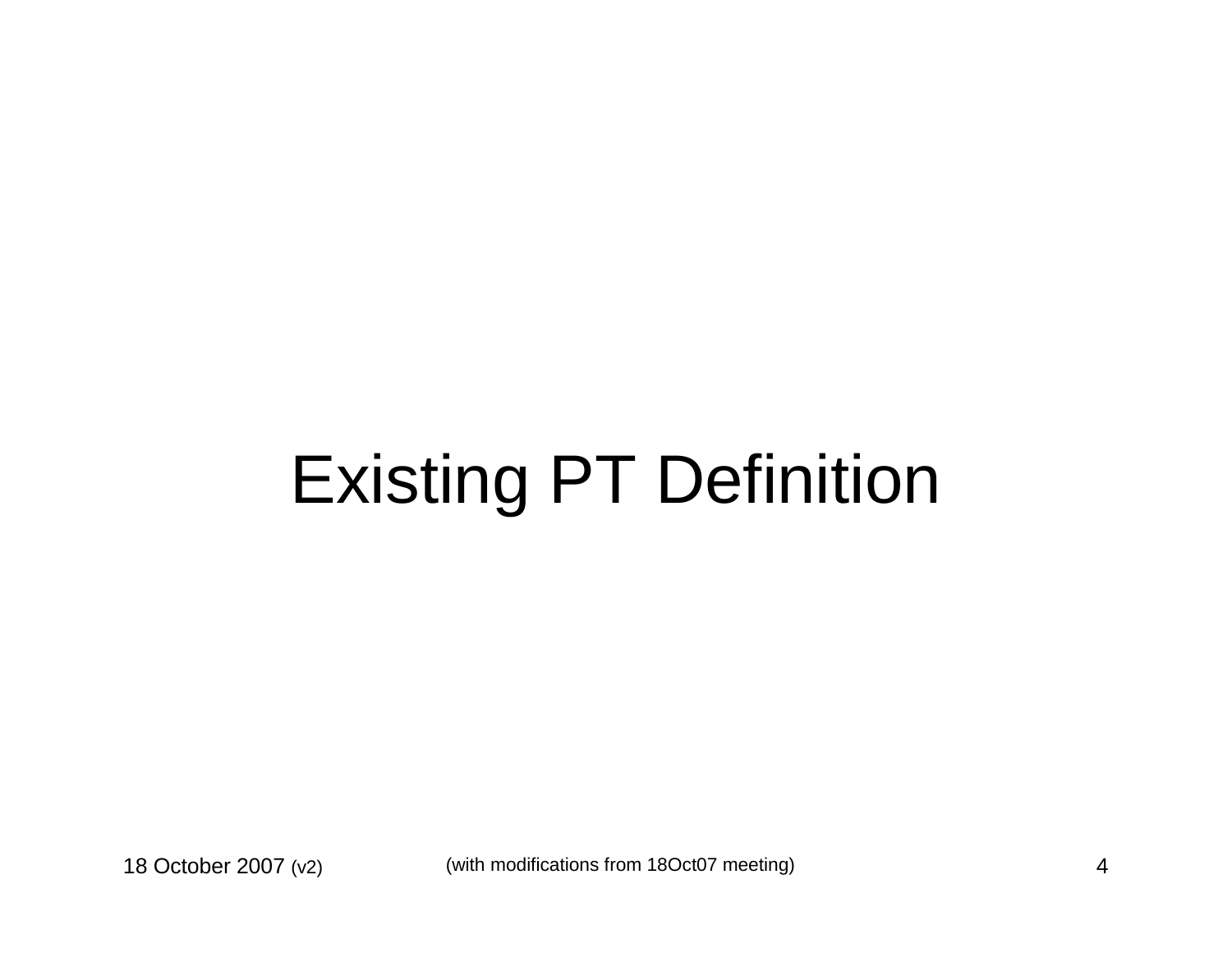#### Existing PT Definition (16883 SYT-based Presentation Time)

- 16-bit SYT on Part 2, 3, 5 & 6
	- 2ms maximum Presentation Time Offset
	- Class B traffic allows 10ms over 7 hops (1.4ms/hop)
		- 2ms only works for 2 hops
- 24.576MHz Cycle Time clock $\bullet$ 
	- ~40.7ns accuracy
	- Clock conversions imply jitter
- $\bullet$  Cycle Master
	- Every node must now be Cycle Master capable
	- Must define negotiation process
		- Another PTP-like problem to solve
		- What if a better one comes along?
		- What if current one disconnects?
- Requires periodic CYCLE\_START packet •
	- Are there latency issues to address here?
	- Cross timestamp approach still requires some type of Cycle Master
- $\bullet$  Only applicable to 16883-based encapsulation
	- Do we really need to develop a new scheme for every encapsulation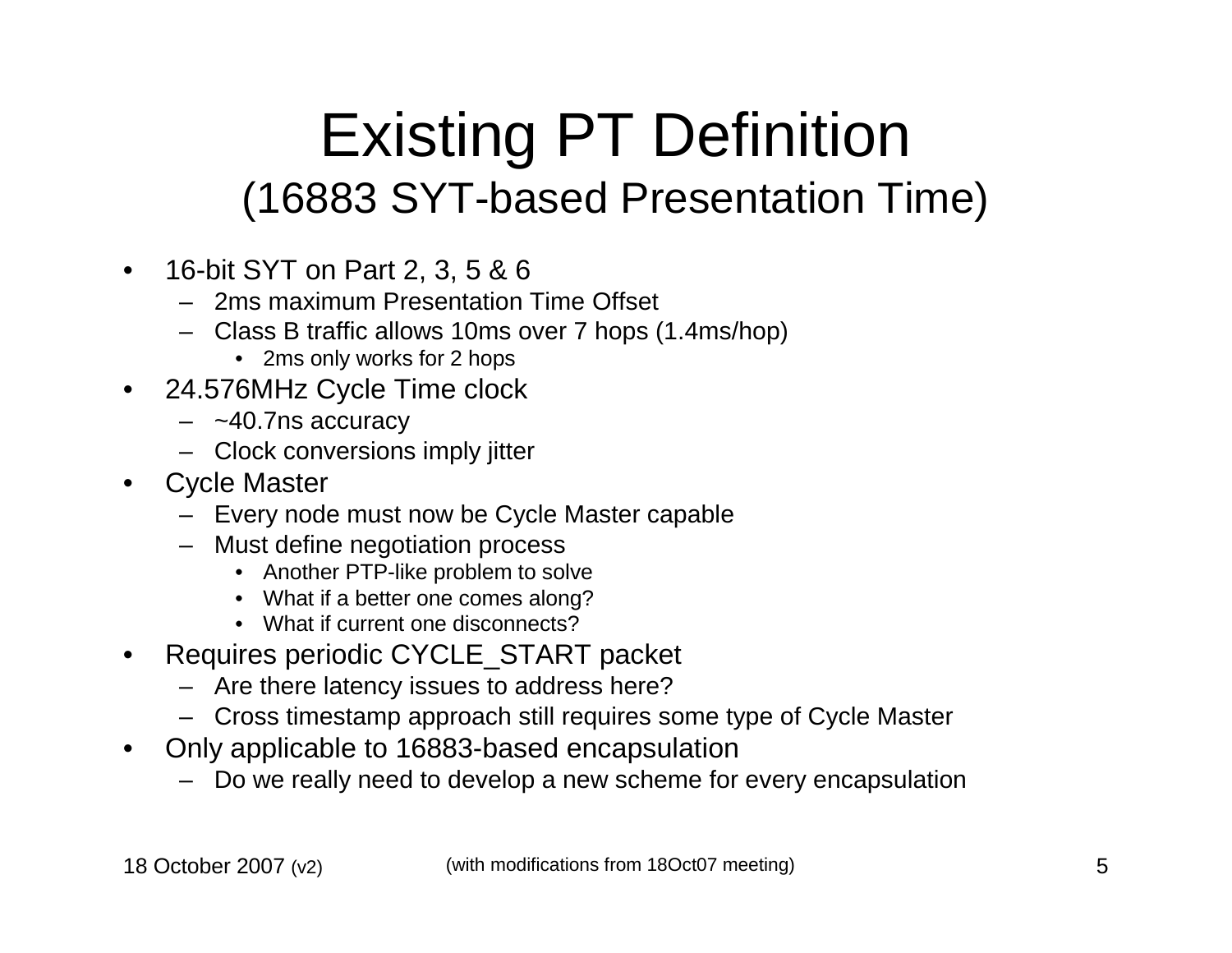#### Existing PT Definition (Problems with 16-bit/2ms Presentation Time)



- •Assume Class 5 stream - 10ms for 7 hops (1.4ms per hop)
- • Assume 16-bit Presentation timestamp is set to 1.5ms
	- 16-bits allows a maximum presentation time of 2ms, then wrapping occurs–
	- –1.5ms will wrap and match at 3.5ms, 5.5ms, 7.5ms, etc
- • Packet arrival times
	- $L_1$  arrival time @ 2.8ms, 16-bit timestamp will wrap and match at 3.5ms, then be played –
	- – $L_2$  arrival time @ 4.2ms, 16-bit timestamp will wrap twice and match at 5.5ms, then be played
	- – $L_3$  arrival time  $@$  5.6ms, 16-bit timestamp will wrap three times and match at 7.5ms, then be played
	- – $L_4$  arrival time  $@$  7.0ms, 16-bit timestamp will wrap three times and match at 7.5ms, then be played
- • Since 16-bits of timestamp accuracy does not allow a node to determine if the packet has arrived late, all nodes will play the packet and the audio will sound very strange indeed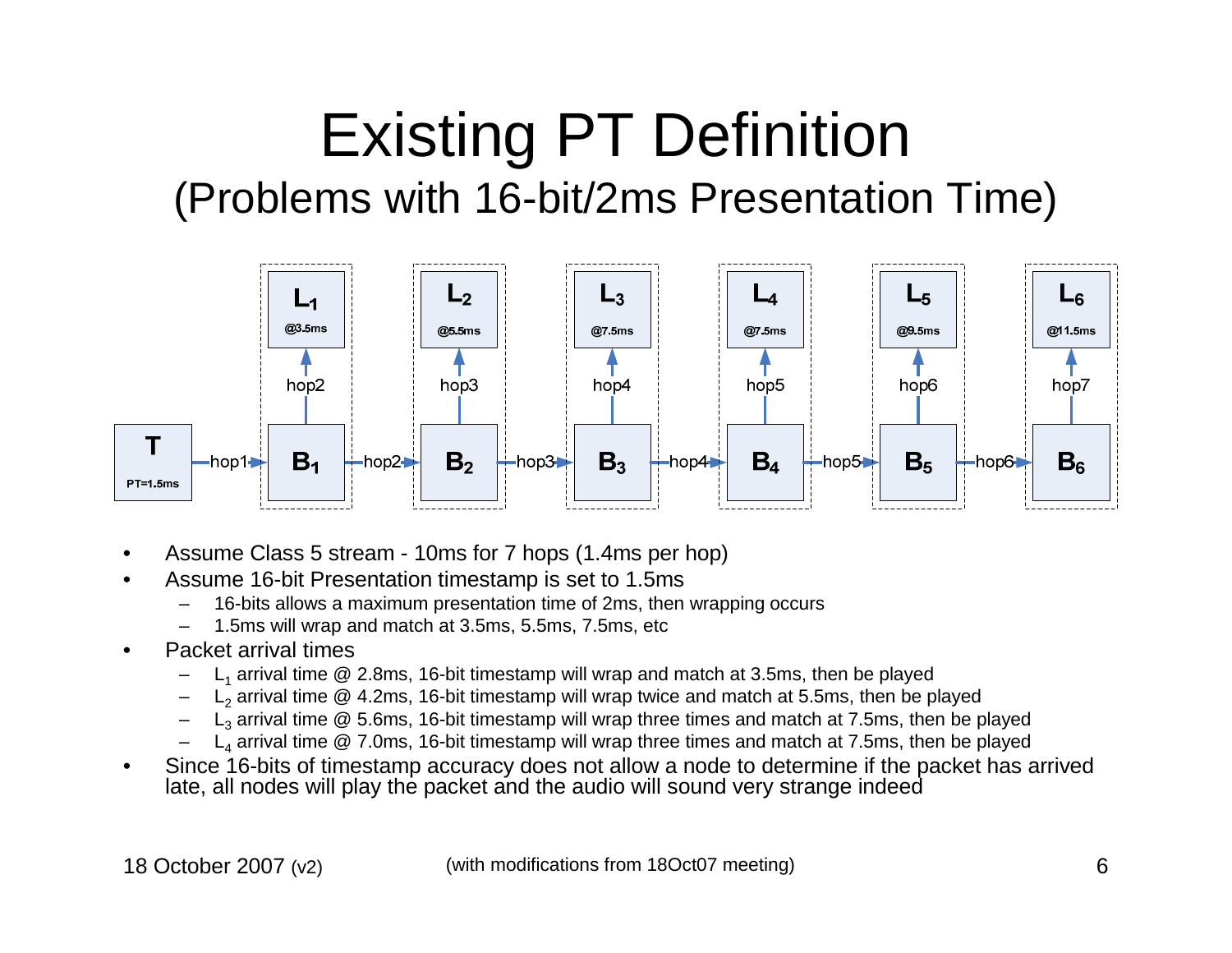### Proposed PT Definition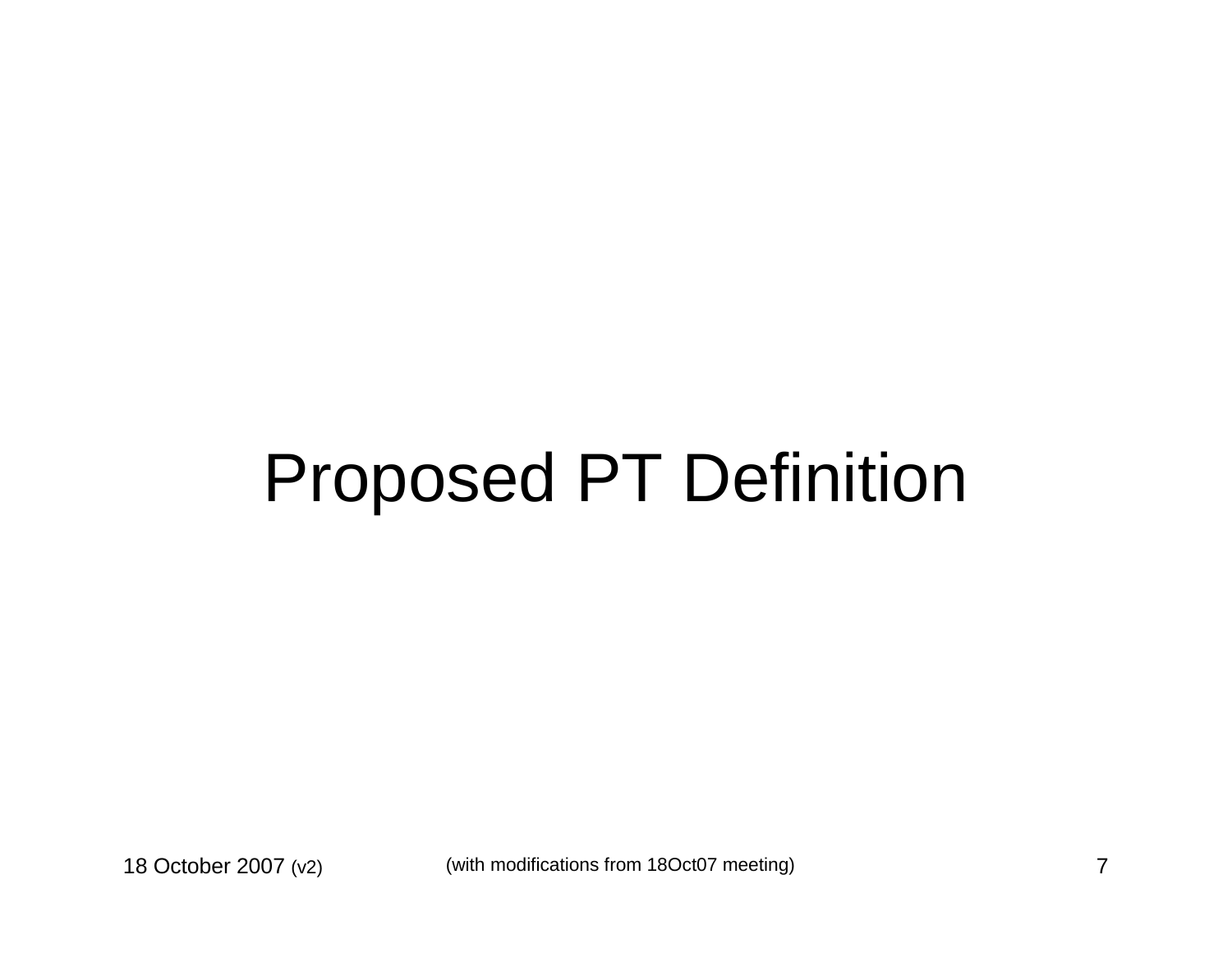## Proposed PT Definition

- P1722 currently defines avbtp\_timestamp (32-bit Source Timestamp) and 61883 SYT field (16-bit and 25-bit)
- Change avbtp\_timestamp to be Presentation Time
	- 32-bit field with nanosecond accuracy
	- 0 to 4.3 second range
	- No clock conversions
- Ignore SYT field
	- $-$  Not used by  $\Delta$ ' Not used by AVB nodes
	- 1394/AVB gateways
		- Leave as-is (handy for 1394-to-AVB-to-1394)
		- Also convert to/from avbtp\_timestamp AVB Presentation Time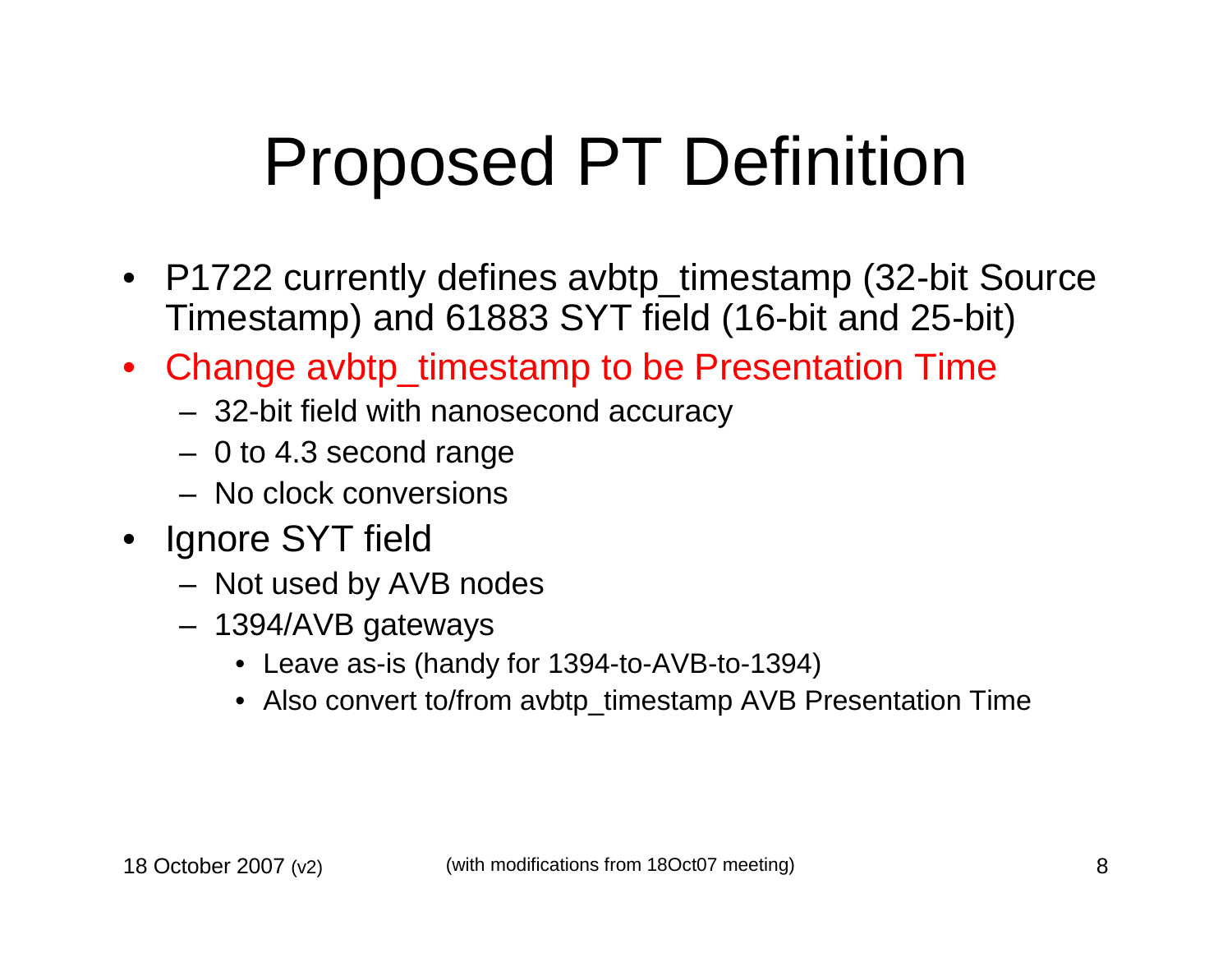### 61883-6 Audio Format (example)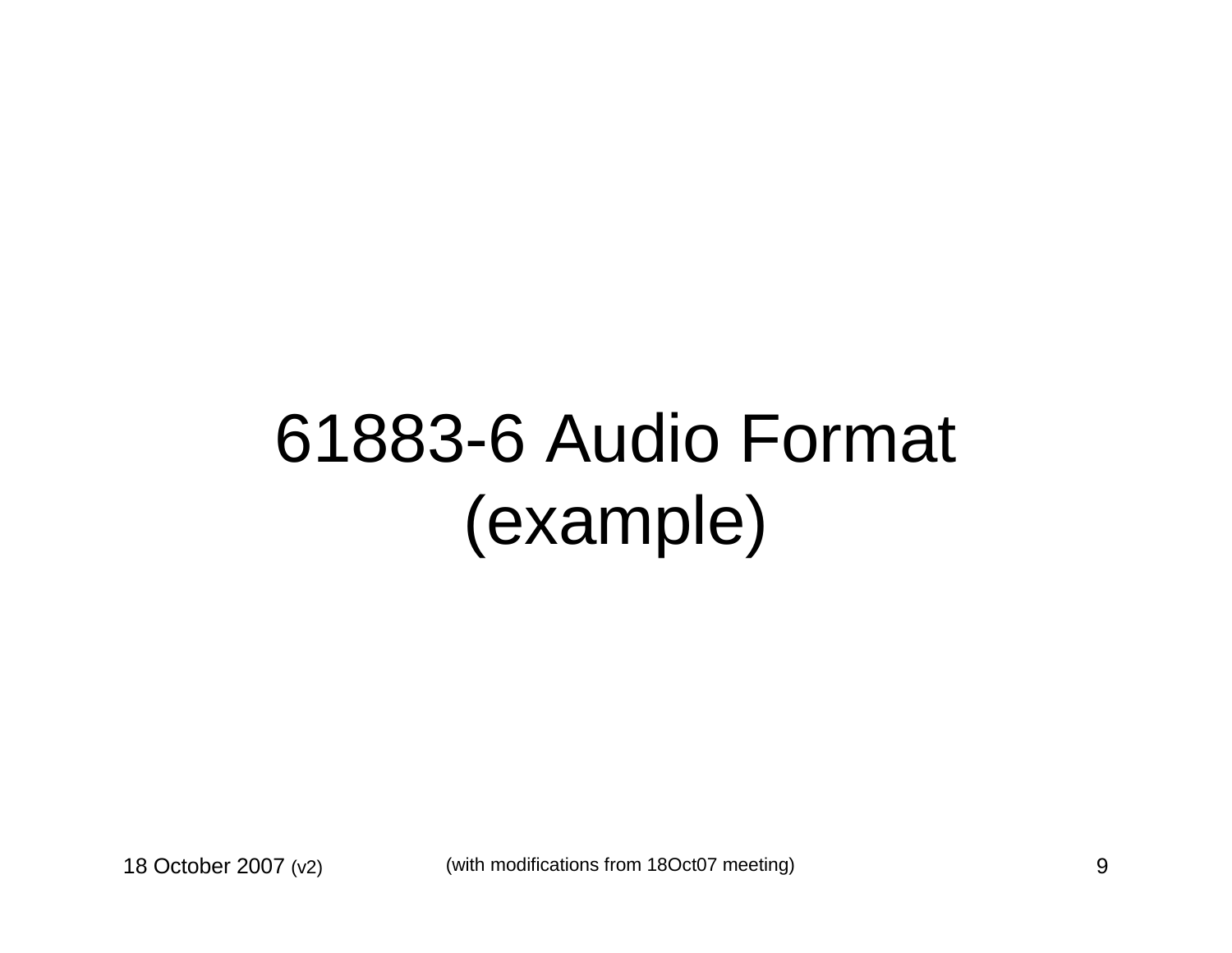#### 61883-6 Audio Format (AM824 Multi-bit linear audio format)

• Based on 61883 Part 6:

Audio and music data transmission protocol

- AM824 Multi-bit linear audio format (clause 8.2.3)
	- 32-bit data
		- 8-bit Label (value = 0x40)
			- ASI1 = 00 (Raw audio from/to CODEC)
			- ASI2 = 00 (24-bit)
		- 24-bit audio sample
- Presentation time stamp every 8<sup>th</sup> sample implies SYT\_INTERVAL=8 (Table 22)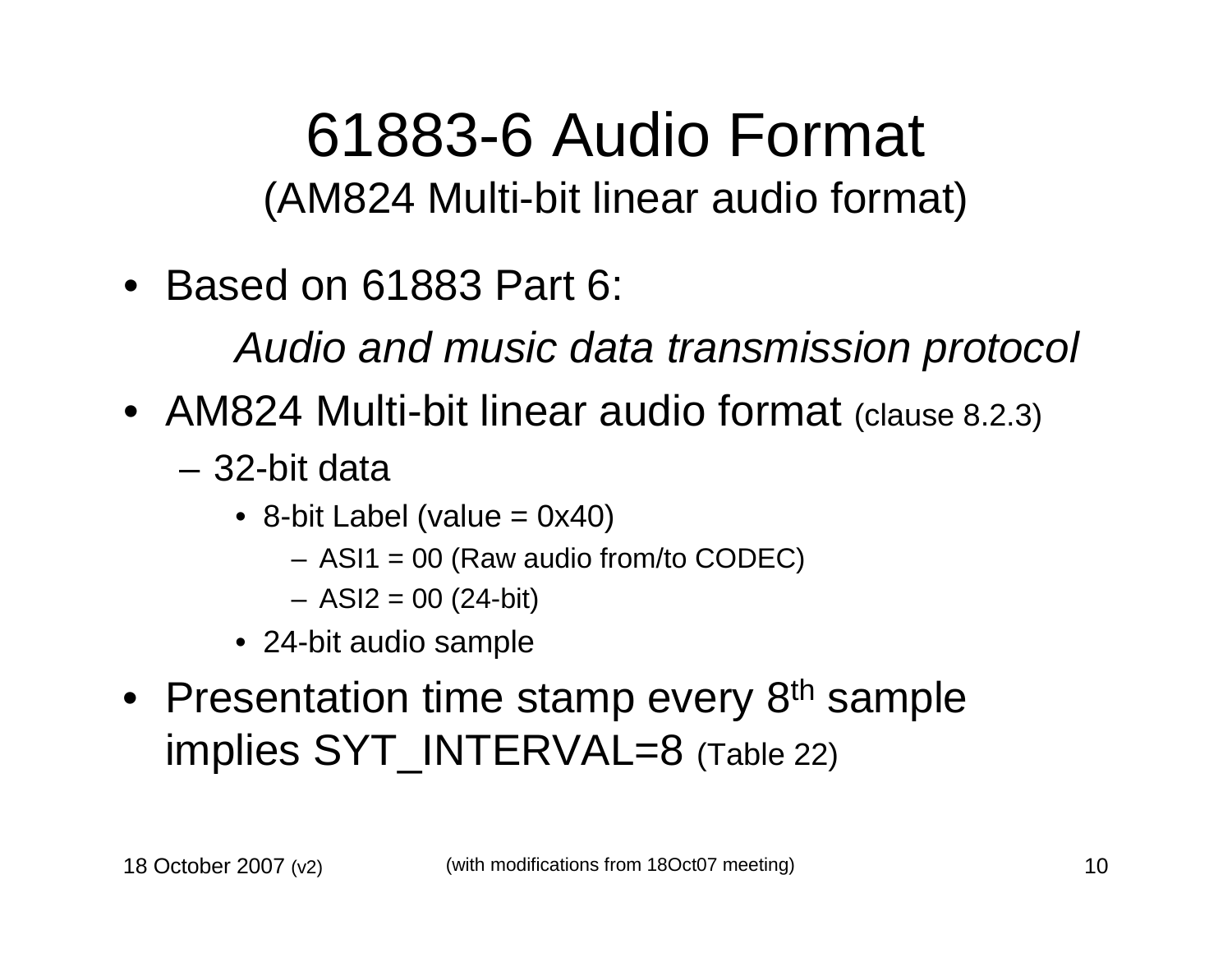### 61883-6 Audio Format (CIP header details)



- •SID = 63 (specifies that originating source is AVB)
- • $DBS = 1 * (# of channels)$
- • $FN = 00b$  (no fragments)
- QPC = 000b (no FN, therefore no padding)•
- SPH = 1b (using Source Packet Header, i.e. 25-bit SYT field)•
- • $rsv = 00b$
- DBC = Zero based, monotonically increasing, block number of first Data Block in the packet •**(unique per packet)**
- FMT = 0x10 (61883-6 Audio & Music)•
- • $FDF = 0x02$ 
	- FDF.EVT = 00b (Basic AM824 encoding)
	- –FDF.N = 0 (Use default SFC table)
	- FDF.SFC = 010b (48kHz, SYT\_INTERVAL=8)–
- SYT = 0x00 (61883 Presentation Time will be ignored by AVB)•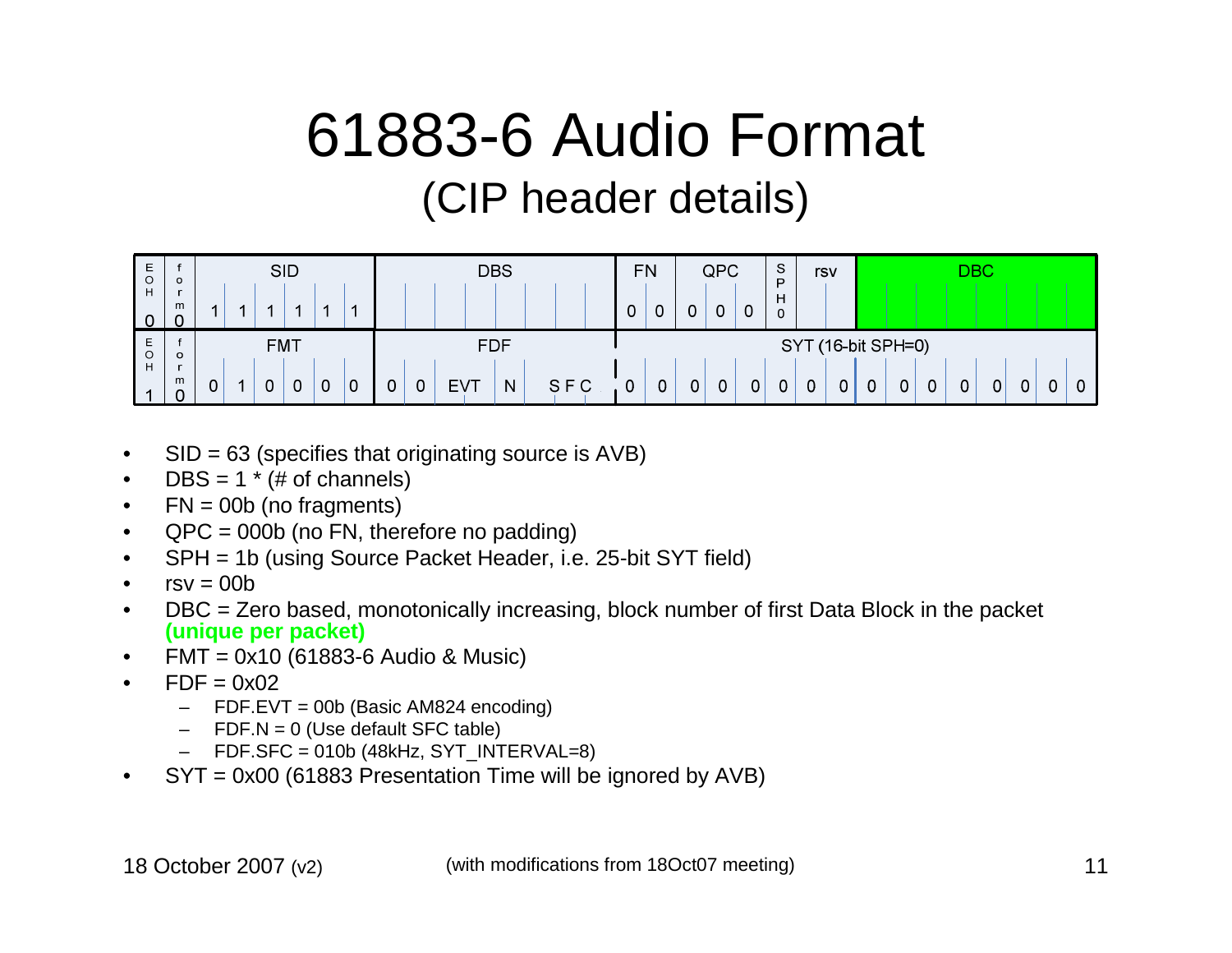#### 61883-6 Audio Format **(48kHz audio sampling rate example)**

- A Class A isochronous packet is generated every 8kHz
- CIP Header DBS considerations
	- $-$  Number of datablocks, but not the Number of datablocks, but not the size, can change per packet
		- 44.1kHz stereo audio (DBS=2, L+R)
			- 5-6-5-6-5-6-5-6 samples
			- DBS = 10-12-10-12-10-12
		- 48kHz stereo audio (DBS=2, L+R)
			- Some "accordion" action: 6-6-6-5-6-6-7-6-6
			- DBS = 12-12-12-10-12-12-14-12-12
	- Note that DBS is predefined in everything but 61883-6
- Assume 48kHz audio sampling rate
	- 6 samples every 8kHz
	- Singla timactamn in *c* Single timestamp in each 61883-6 packet
	- Which of the 6 samples does the timestamp relate to?
	- How is the timestamp interpreted?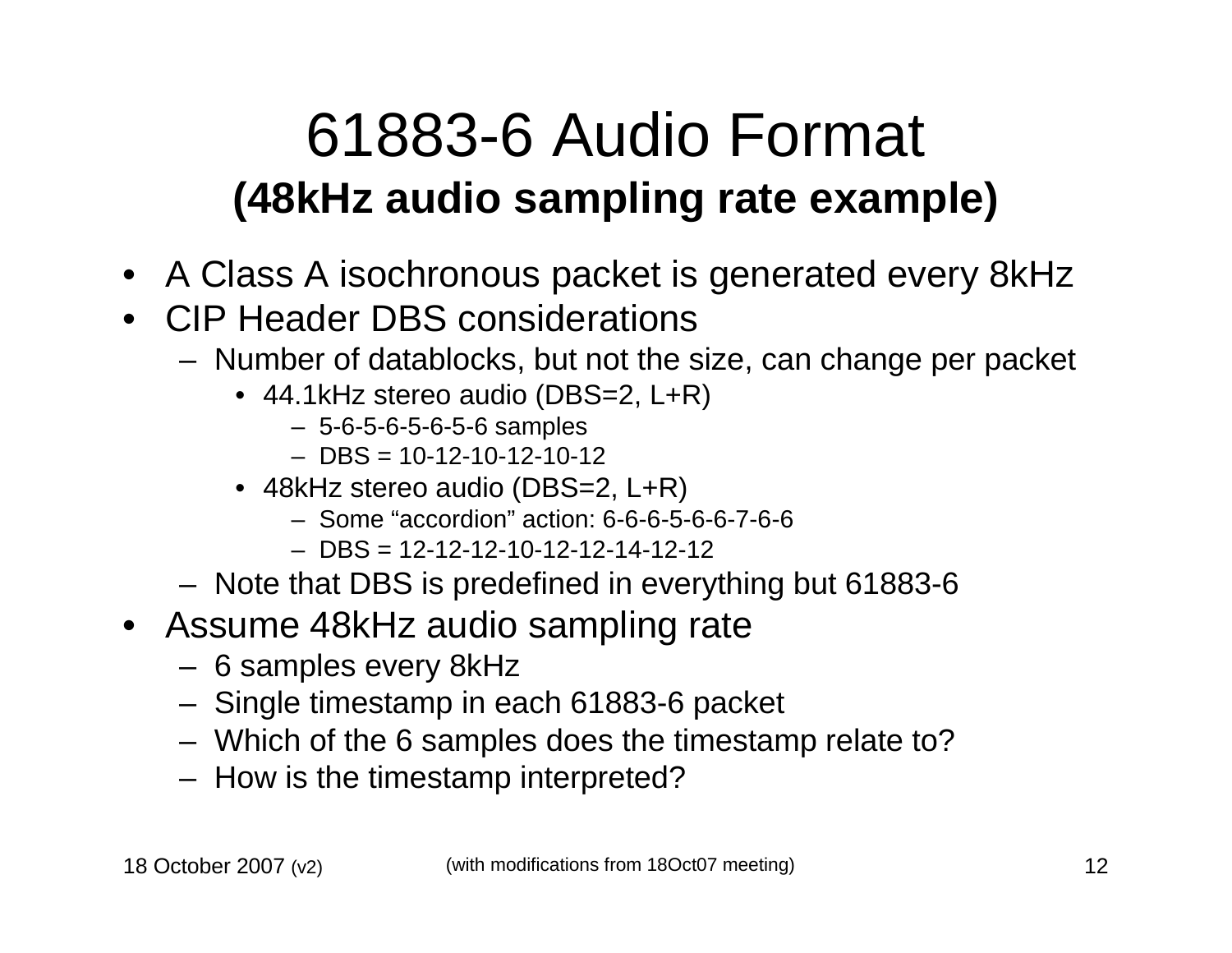#### 61883-6 Audio Format **(Timestamp Index)**

- The SYT\_INTERVAL for 48kHz audio specifies that every 8<sup>th</sup> sample is timestamped (e.g. sample 1,9,17,etc)  $\frac{\sqrt{118}}{118}$ S<sub>2</sub>S<sub>3</sub>S<sub>4</sub>S<sub>5</sub>S<sub>6</sub> S<sub>7</sub>S<sub>8</sub>S<sub>9</sub>S<sub>10</sub>S<sub>11</sub>S<sub>12</sub> S<sub>13</sub>S<sub>14</sub>S<sub>15</sub>S<sub>16</sub>S<sub>17</sub>S<sub>18</sub> S<sub>20</sub>S<sub>21</sub>S<sub>22</sub>S<sub>23</sub>S<sub>24</sub> S<sub>25</sub>S<sub>26</sub>S<sub>27</sub>S<sub>28</sub>S<sub>29</sub>S<sub>30</sub>
- Therefore the 1<sup>st</sup> packet timestamp is associated with the 1<sup>st</sup> sample in that packet
- The 2 $^{\sf nd}$  packet timestamp is associated with the 3 $^{\sf rd}$ sample in that packet
- $\bullet~$  The 3rd packet timestamp is associated with the  $5^{\text{th}}$ sample in that packet
- The 4<sup>th</sup> packet timestamp is not associated with any samples in that packet
	- Note: P1722 can mark this timestamp as invalid (tv bit)
- The 5<sup>th</sup> packet timestamp is associated with the 1<sup>st</sup> sample in that packet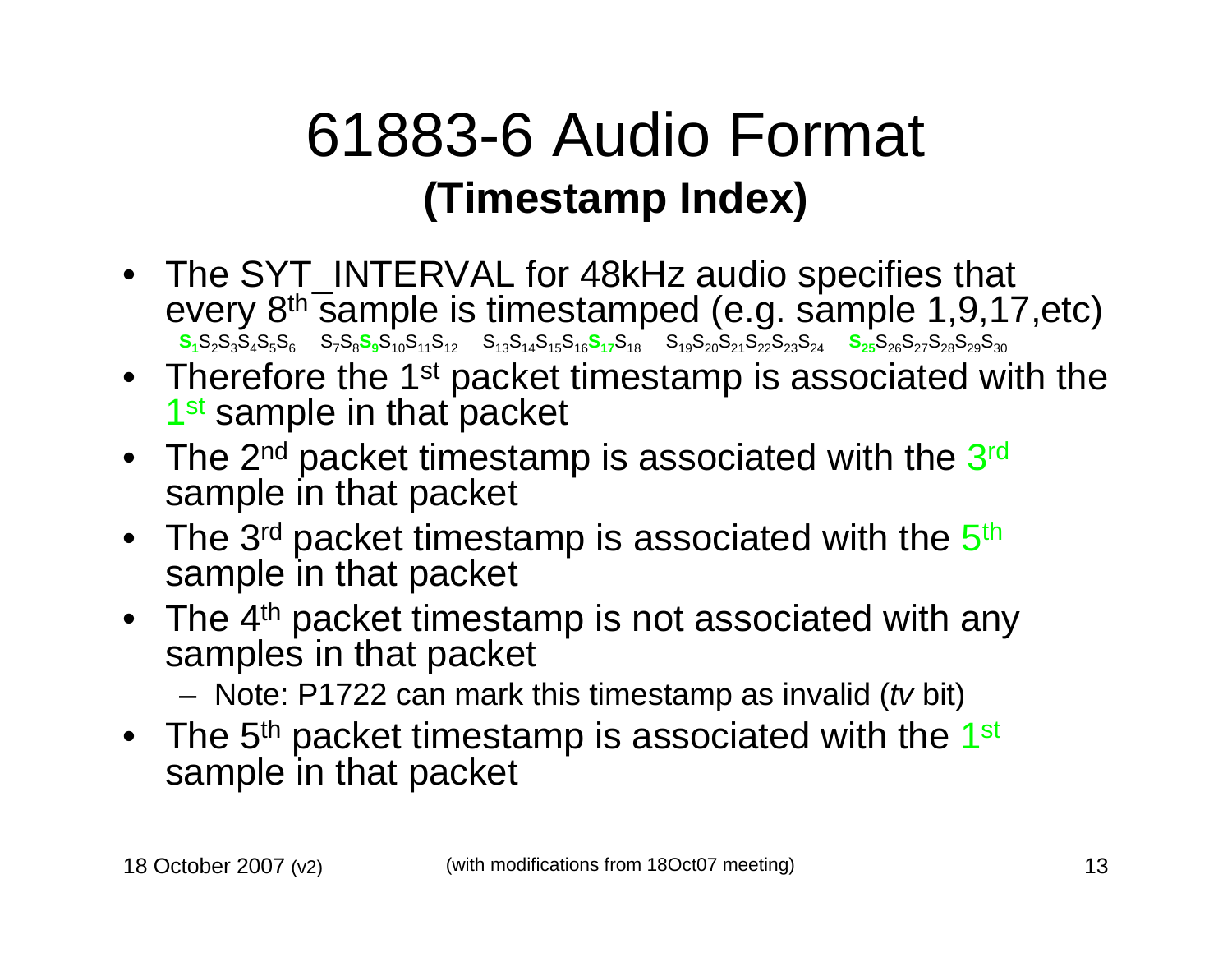#### 61883-6 Audio Format **(Timestamp Index)**

- How can a device know which sample is timestamped in the current packet?
	- SYT\_INTERVAL is encoded in FDF.SFC bits
	- DBC identifies the Data Block Count of the first Data Block in the packet
	- –Calculate the 0-based Sample Index like this:

mod((SYT\_INTERVAL – mod(DBC, SYT\_INTERVAL)), SYT\_INTERVAL)

• SYT\_INTERVALs (8,16,32) are designed to make it easy to calculate time for a single sample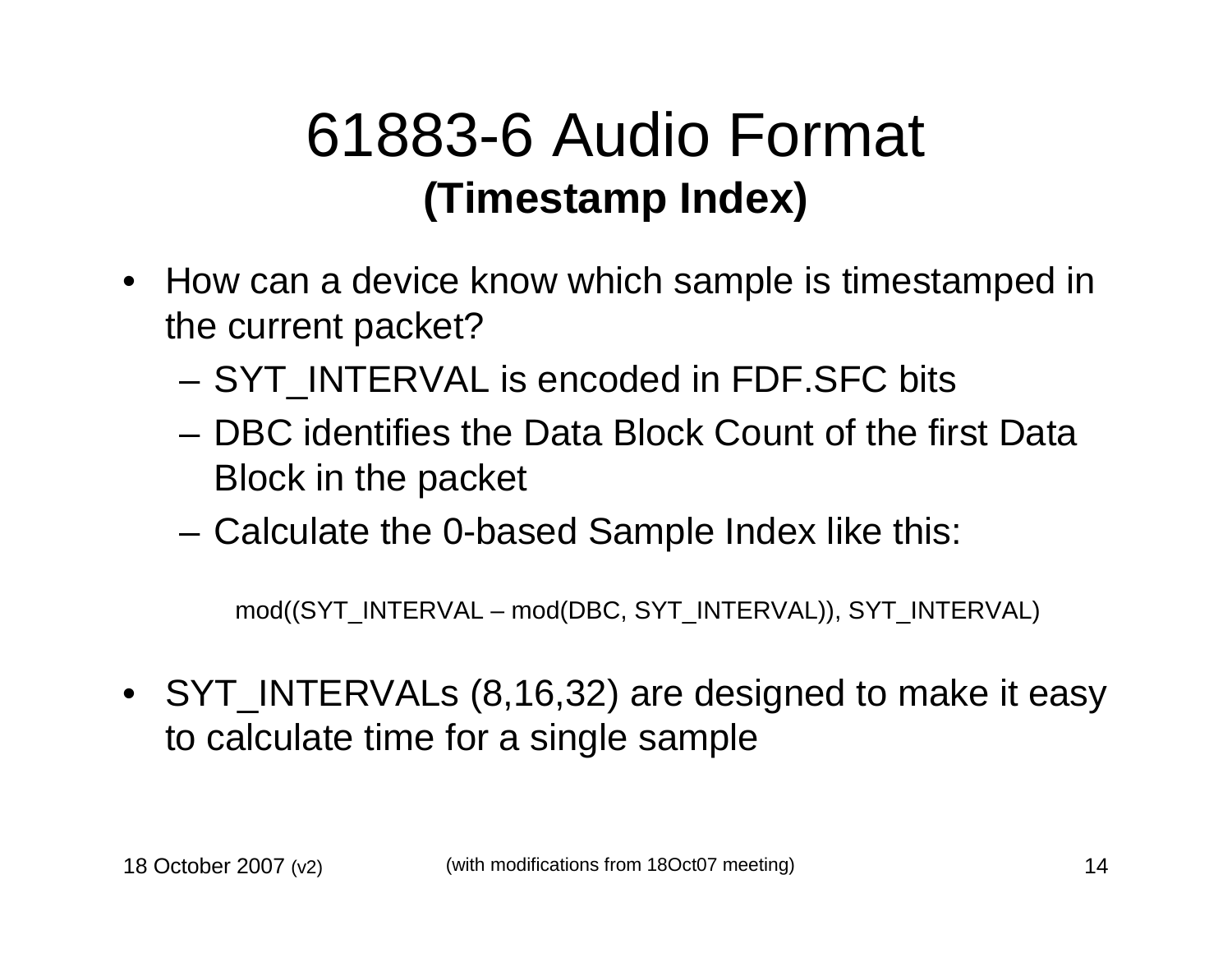#### 61883 Timestamp Intervals **(Sample Index)**

|         |            |                              | <b>Sample Index</b>                |
|---------|------------|------------------------------|------------------------------------|
| Packet# | <b>DBC</b> | $X = mod(DBC, SYT_INTERVAL)$ | mod((SYT_INTERVAL-X), SYT_INTERVAL |
|         |            |                              |                                    |
|         |            |                              |                                    |
|         | 12         |                              |                                    |
|         | 18         |                              |                                    |
|         | 24         |                              |                                    |
|         | 30         |                              |                                    |

The table above shows an example of the Sample Index calculations. Note in packet #4 the Sample Index is 6, but the samples only run from 0 to 5. This means the timestamp in packet #4 does not apply to any of the samples in that packet. In fact, it is the same timestamp that will be reported in packet #5.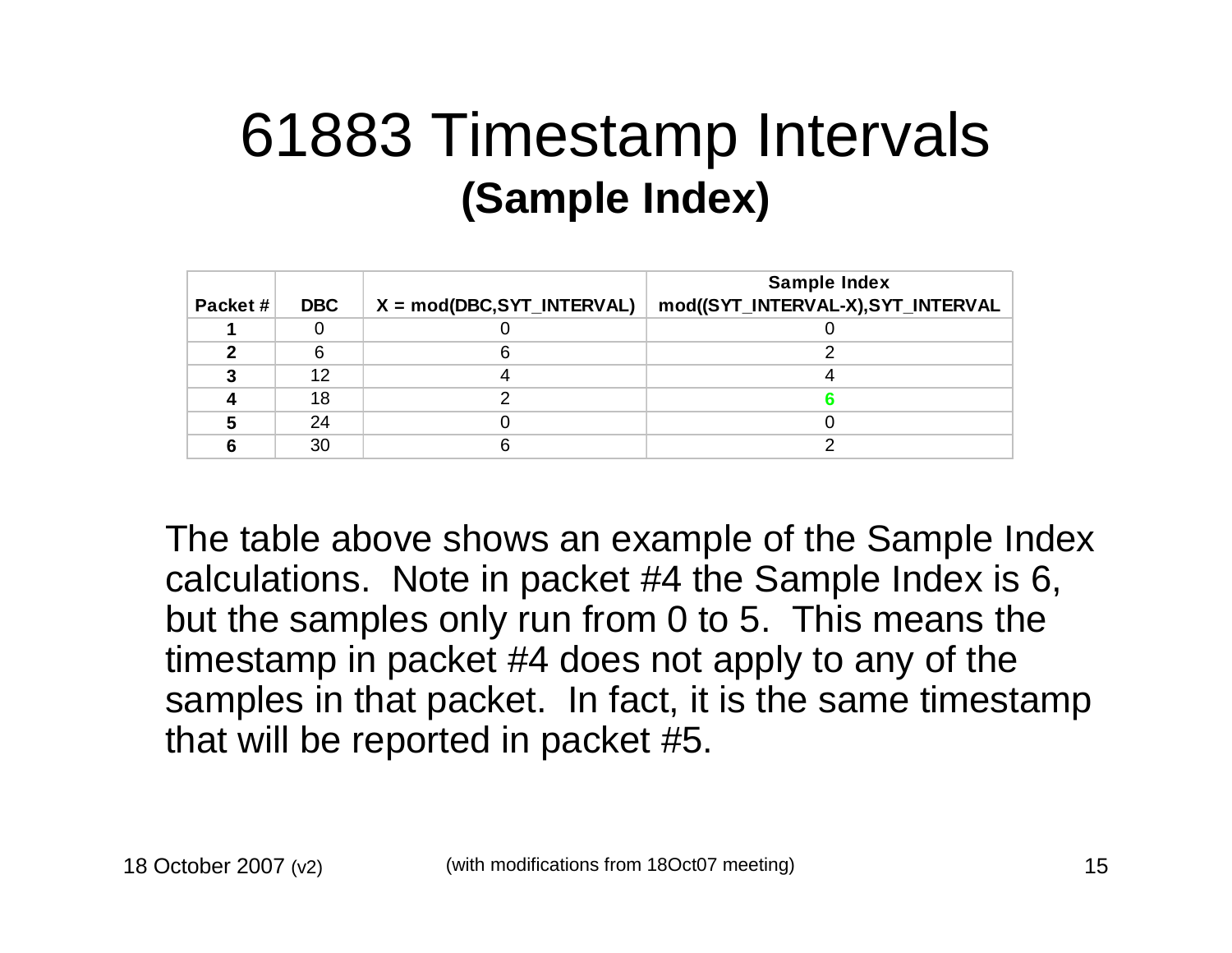### P1722 A/V Network Requirements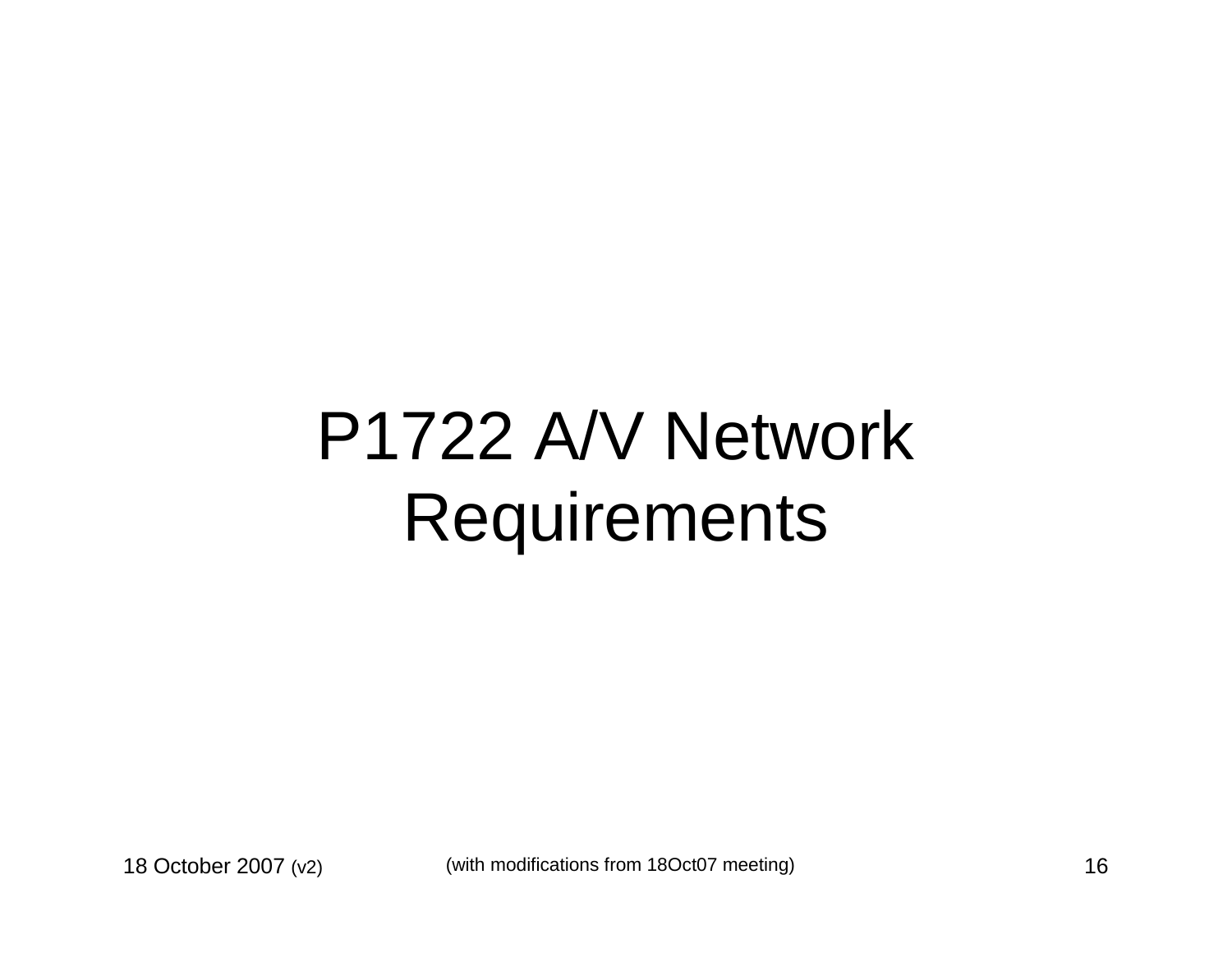### P1722 A/V Network Requirements

- AVB defines low latency Class A traffic with a maximum latency of 2ms over 7 hops
- AVB defines higher latency Class B traffic with a maximum latency of 10ms over 7 hops
- Listener should be capable of synchronized Class A delivery of audio data anywhere from 1 hop to 7 hops away (i.e. nearest node may have to buffer 2ms of audio streaming data)
- By default, Presentation Time Offset will be 2ms from ingress time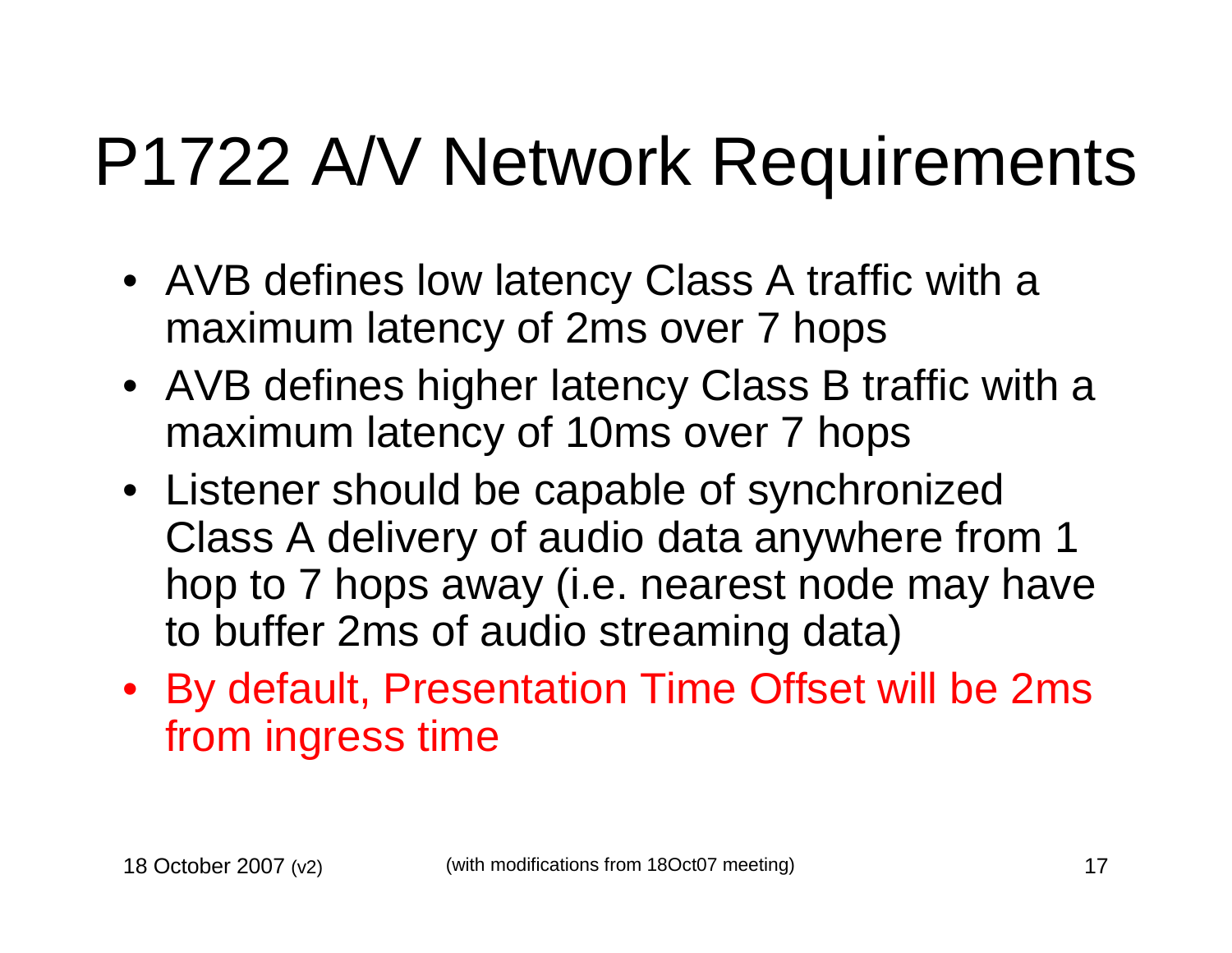### 802.1AS GrandMaster Changes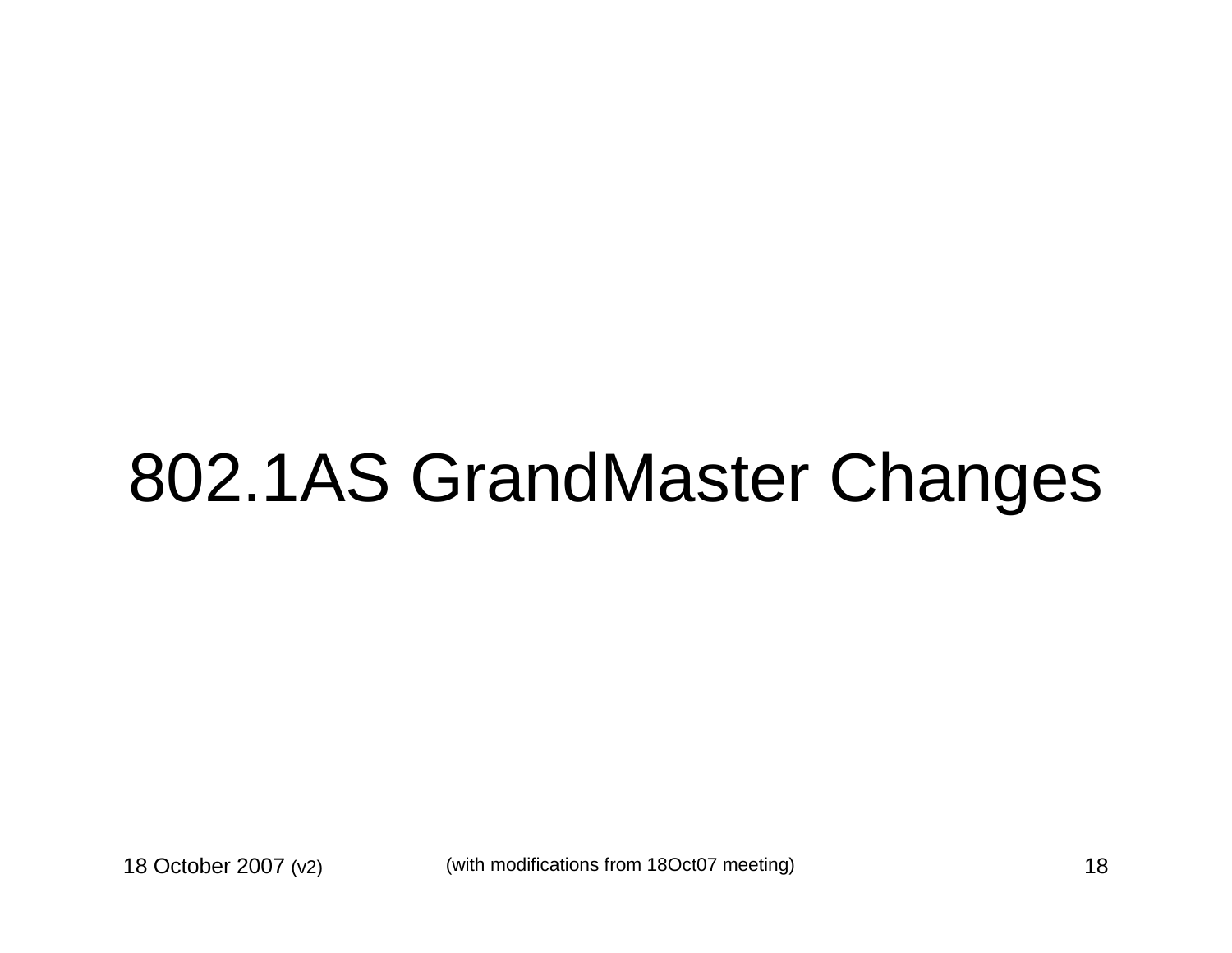#### 802.1AS GrandMaster Changes **(Introduction)**

- Consider Presentation Time as a "highly preferred" time, but not a "mandatory" time
- 61883 DBC is much more useful than just a monotonically increasing number
- GrandMaster change can affect Talker and Listener in different order:

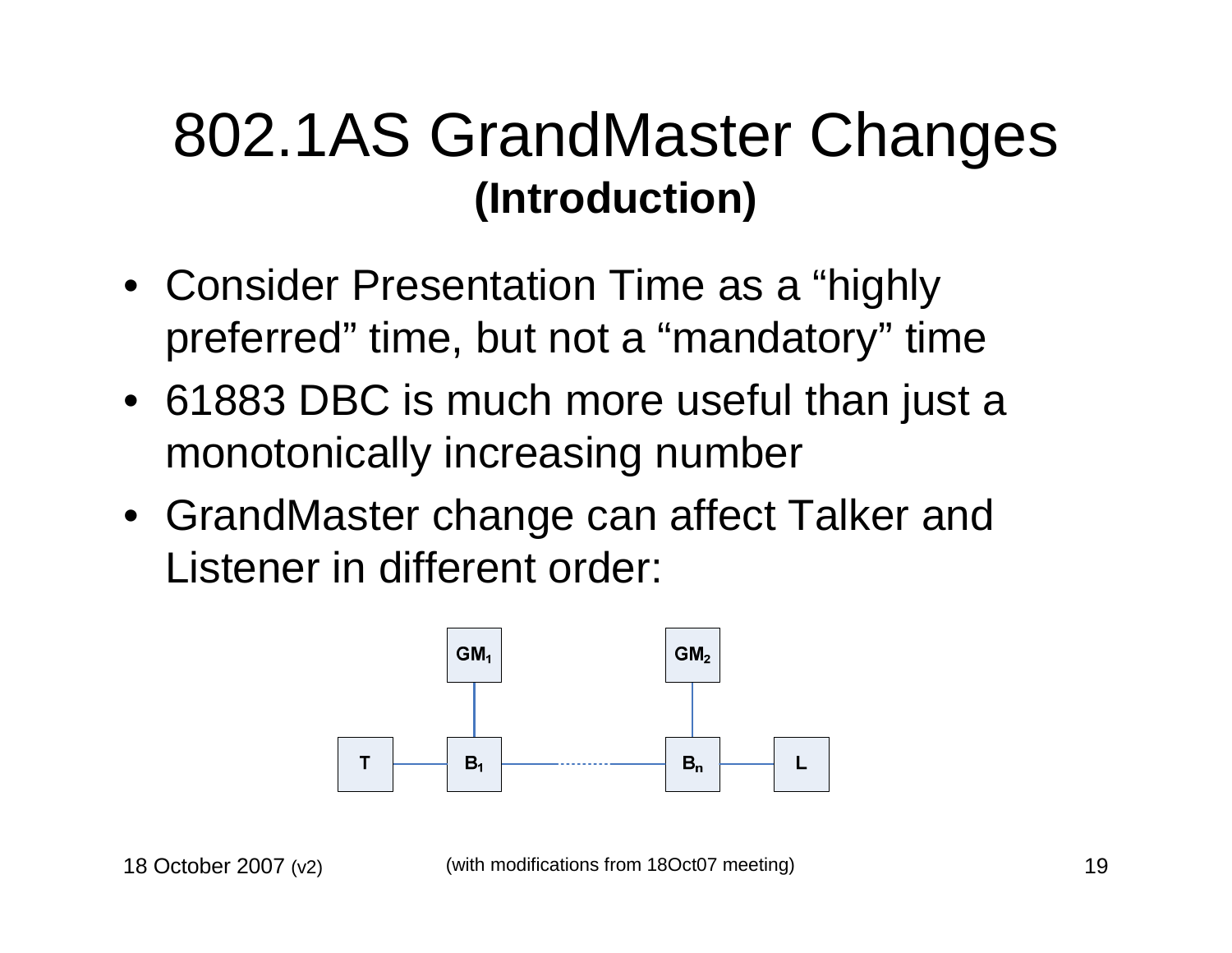#### 802.1AS GrandMaster Changes **(Scenario)**

- $\bullet$  Listener media clock PLL will be locked to current PTP GM via DBC and Presentation Time stamps (PTS) in packet
- $\bullet$ Listener could calculate an average sample rate using DBC and PTS
- During GM change Listener will see PTS that don't match what it computes  $\bullet$ via DBC and the calculated average sample rate
	- There may also be a notification from PTP layer (will be at least 3 seconds late!)
- $\bullet$  Listener should free-run for several packets (length of time relates to AS settling time)
- Eventually GM change will reach both Talker and Listener, and "correctly" $\bullet$ time stamped packets will arrive
- When PTS is "close enough" to Listener PTP time the Listener can start fine  $\bullet$ tuning PLL frequency (Listener should not make any assumptions about frequency until this time)
- The previous statement implies that Talker cannot change Presentation  $\bullet$ Time Offset of an existing stream
- Missing DBC sequences will signify lost samples and can be handled  $\bullet$ appropriately without affecting frequency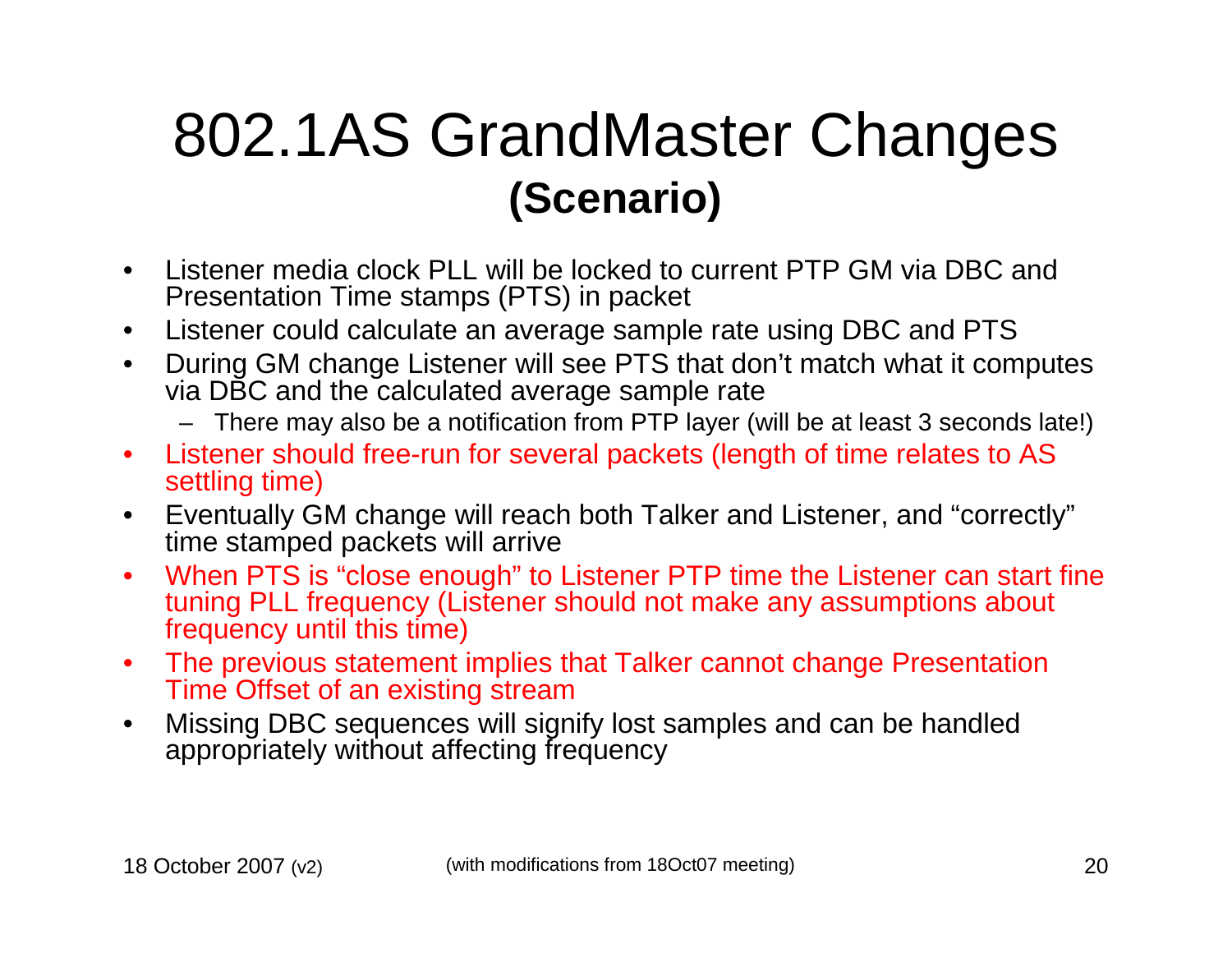### 1394/AVB Gateway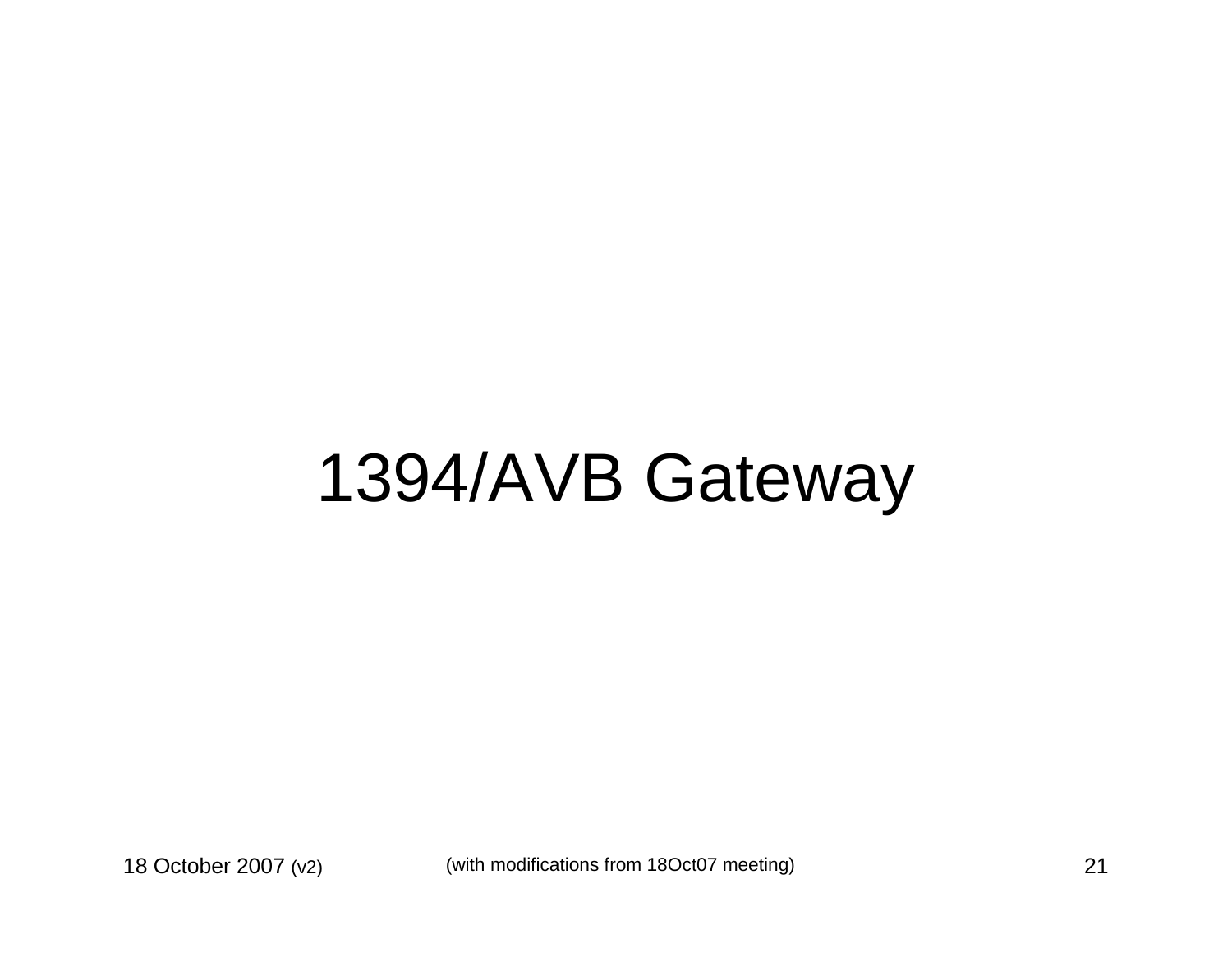#### 1394/AVB Gateway **(1394-to-AVB)**

- Convert SYT field to AVB Presentation Time
- Leave SYT field intact AVB ignores it
- Exchange cross-timestamp packets with other 1394/AVB Gateways
- Could strip the 32-bit SPH to save a quadlet
	- Not really worth while
	- Would introduce jitter on 1394-to-AVB-to-1394
	- AVB Listener ignores SYT field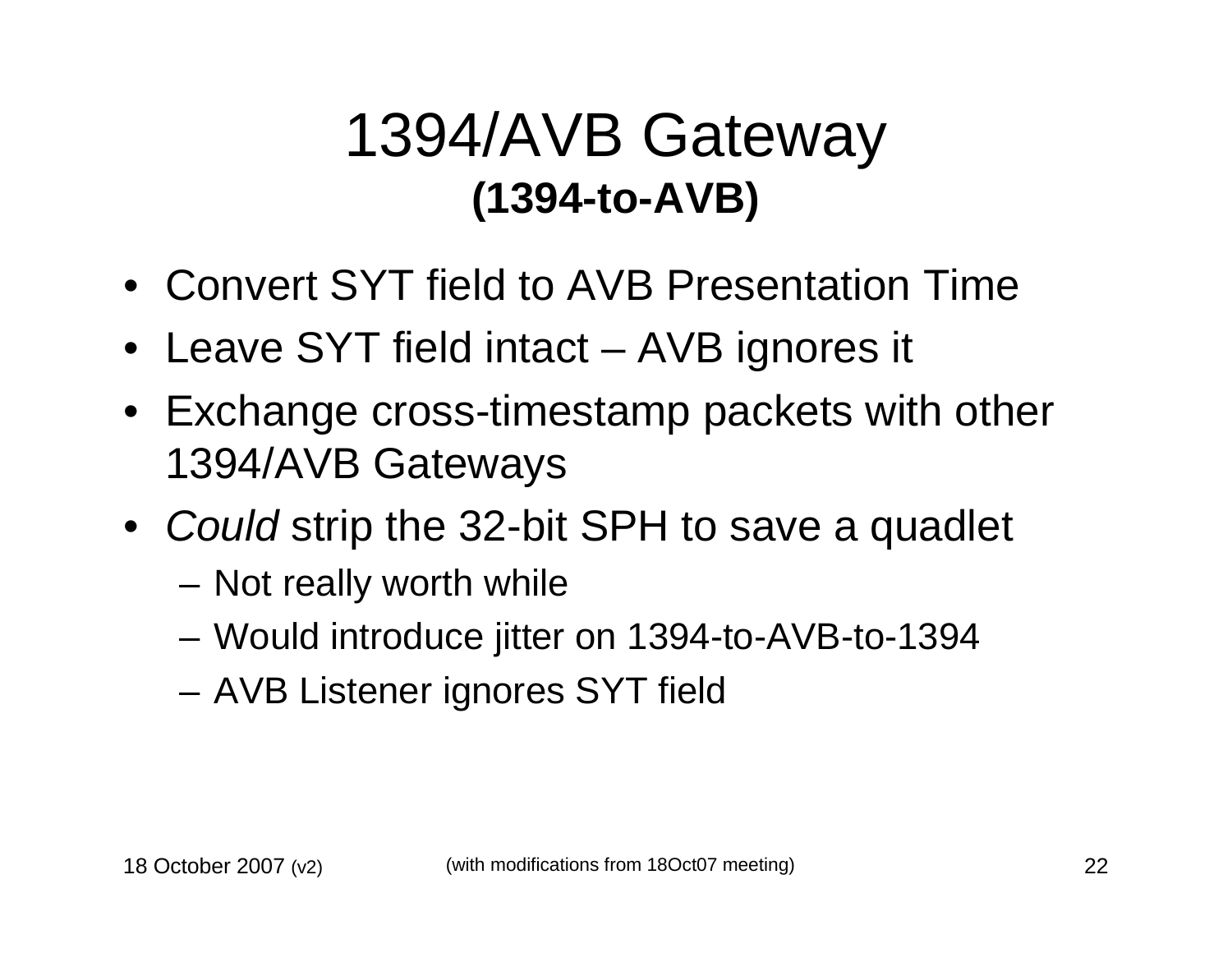#### 1394/AVB Gateway **(AVB-to-1394)**

- If SID=63 (AVB Talker)
	- Convert AVB Presentation Time to SYT field
	- Possible problems with 2ms SYT field on Part 2, 3, 5 & 6
- Exchange cross-timestamp packets with other 1394/AVB **Gateways**
- Possibly recreate SPH if 1394-to-AVB gateway stripped it when putting 1394 packet onto the AVB network
	- If  $\text{SID} \ll 63$
	- And  $SPH = 1$
- Larger range of AVB Presentation Time Offsets could require buffering in gateway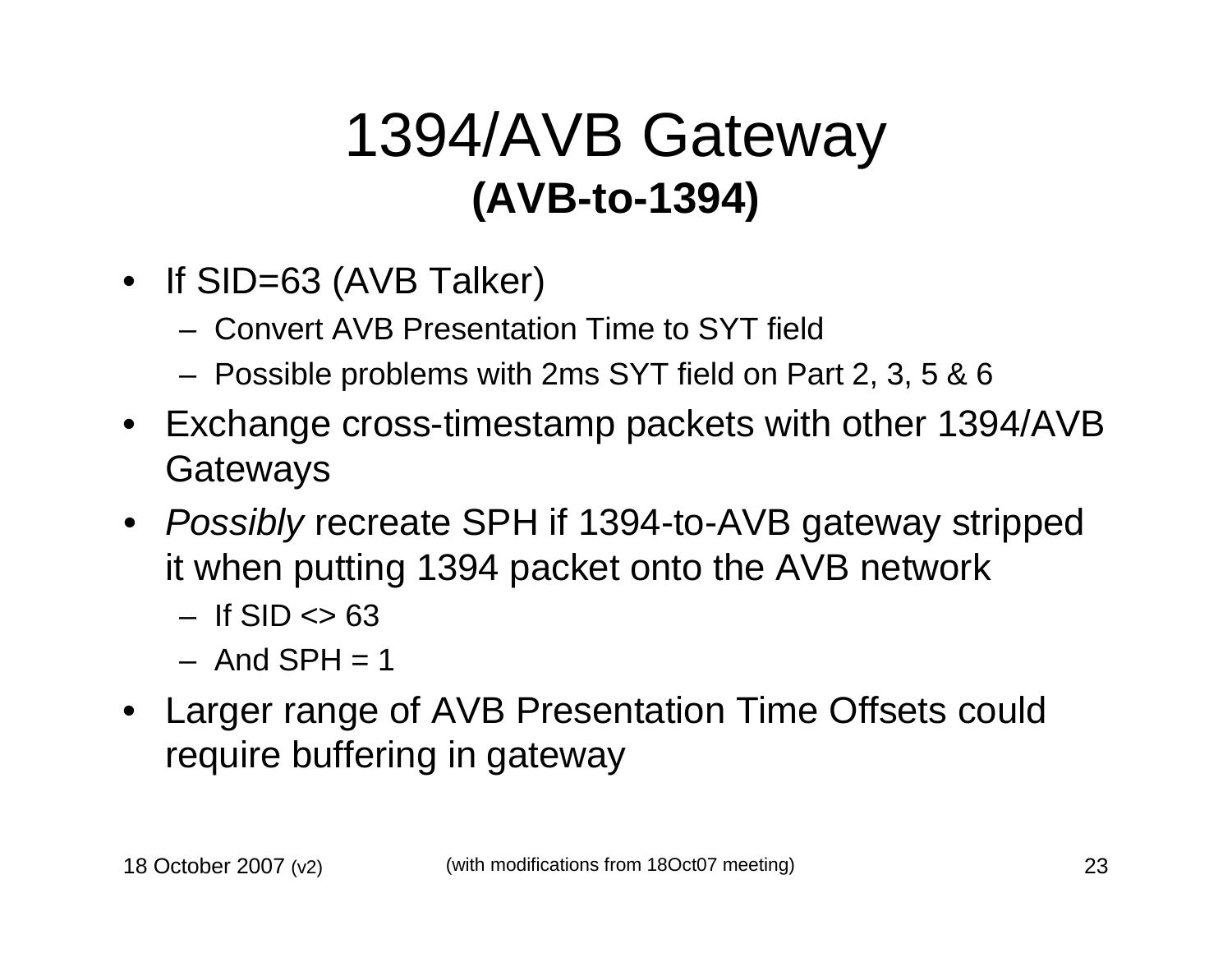### Unanswered Questions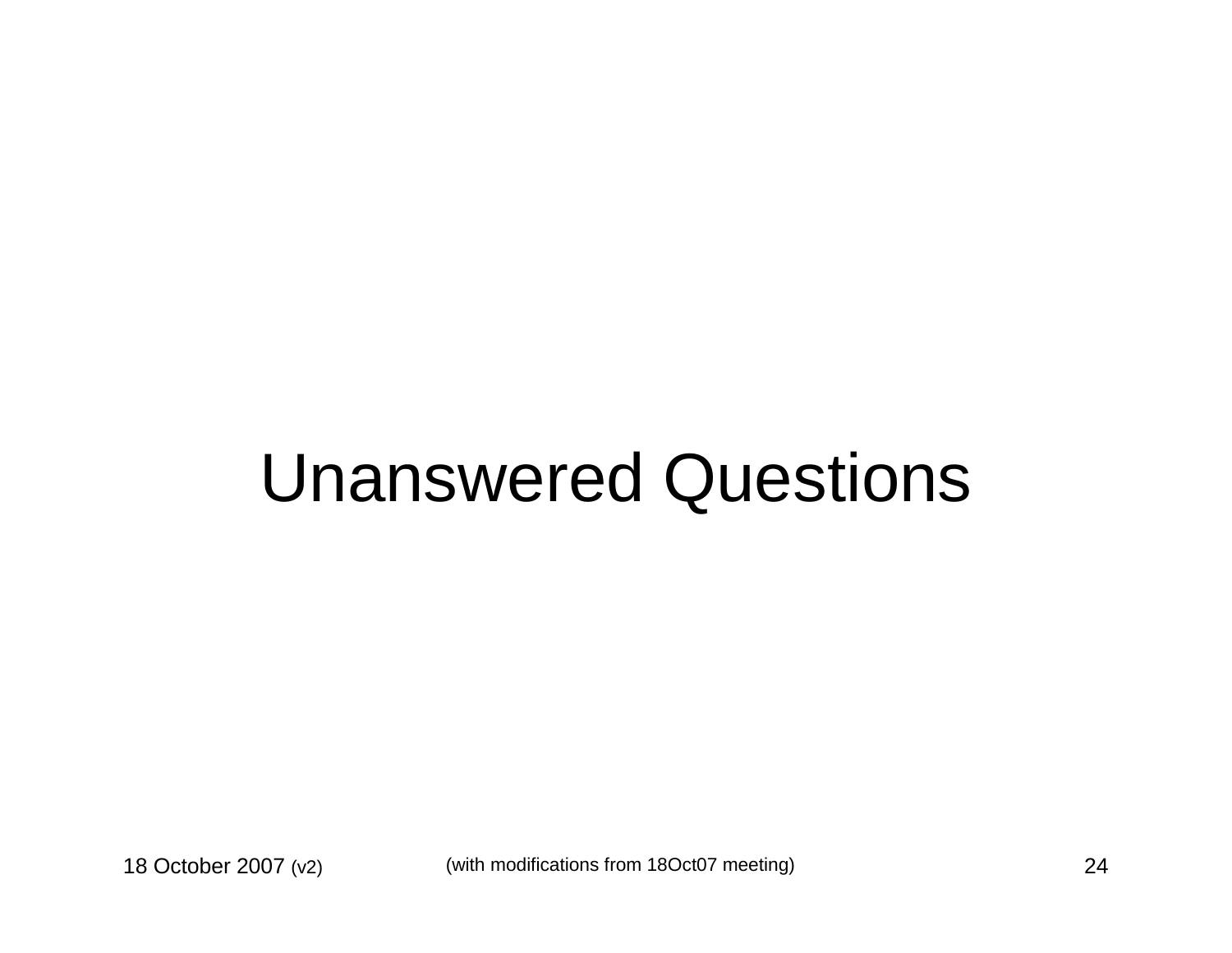### Unanswered Questions

- 1. What about playing samples if presentation time has already passed?
	- •What if it only happens once?
	- What if it consistently happens?•
	- •Consumer only?
	- Visual indication if samples are discarded?•
- 2. What about presentation time that is so far in the future that the node can't buffer it?